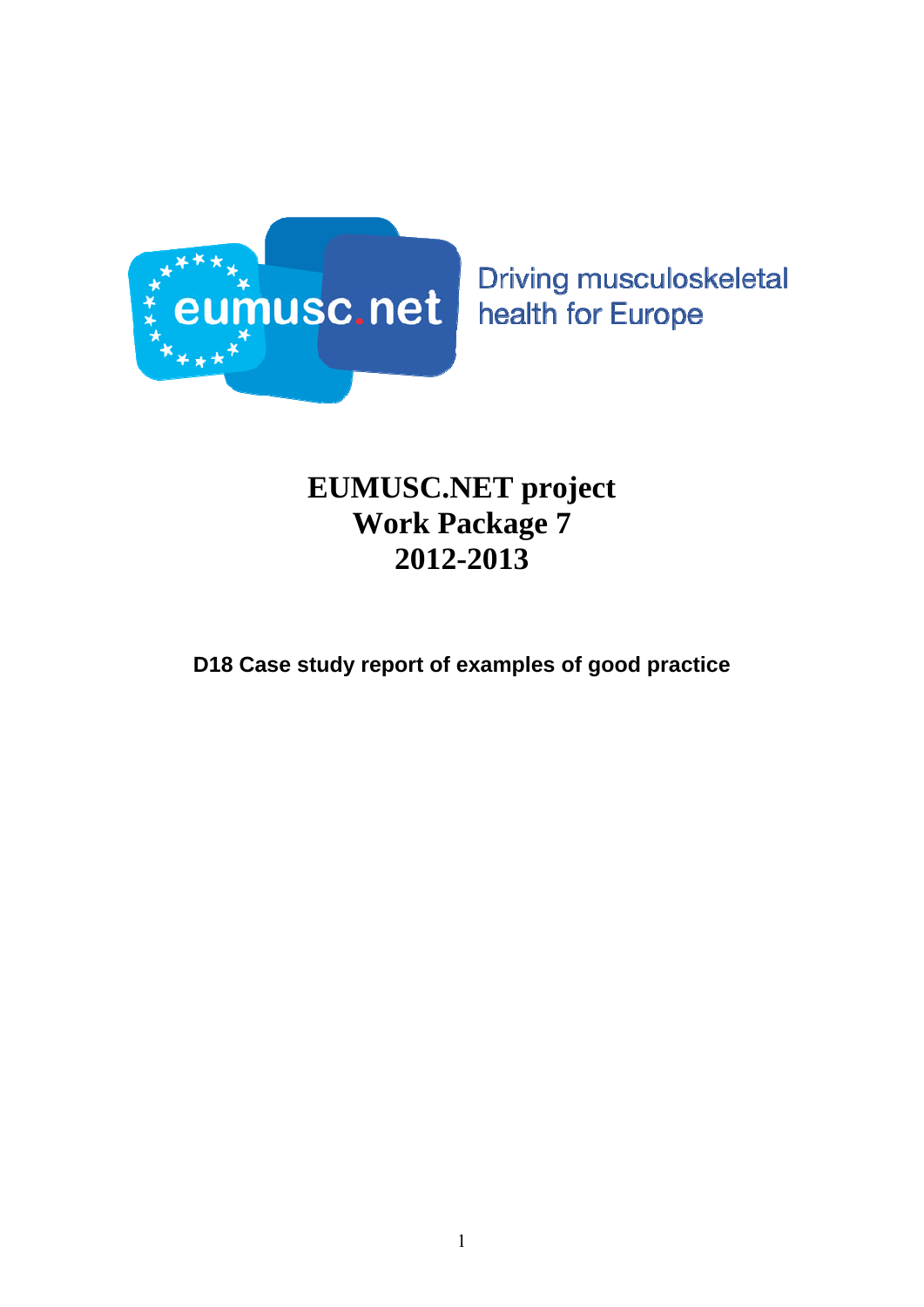### **Identification of examples of good practice**

Selection criteria for the good practices will be identified based on standards of care (SOC) and health care quality indicators (HCQI) identifies by the working group in work package 7.

These exampled are intended to inspire for good clinical practice in clinical rheumatology settings throughout Europe.

### *Example Spain 1*

**Standard of Care (SOC) related to example**: could be OA SOC's from 1 to 6.

**Facilitator(s) related to example**: Organization (support of patient, professional, health care organization), environmental factors (facilities and equipment), time resources, economical resources.

**Background:** The ARTROACAS programme was designed to improve knee OA patients' quality of care. When designing this programme, the characteristics and the different care levels of the Spanish health system were taken into account to achieve an appropriate and rational use of human and material resources.

**Objectives:** To show the feasibility and efficacy of a multidisciplinary health care programme for patients with knee OA.

**Methods:** A 12-month follow-up care programme for knee OA, based on clinical evidence and expert opinion was implemented in primary care settings. It included recommendations on diagnosis, management and follow-up. Consecutive patients with knee OA and pain were included, classified into mild (21–39 score), moderate (40–69 score), severe disease (70–100 score) in WOMAC pain subscale, and managed according to the multidisciplinary health care programme. Data were recorded using electronic devices or internet at each visit. Primary end points were: OMERACT-OARSI responder criteria; 70% compliance rate of the recommendations.

**Results**: We included 226 patients, 75% women, mean age 63 years, mean disease duration of 2.4 years, 76% reported Kellgren-Lawrence grade 3-4, and were classified as mild: 17%, moderate: 54% and severe disease: 29%. At the end of the study, 78% of patients achieved pain relief of >20 points in the WOMAC pain subscale, and 80% OMERACT-OARSI response criteria. Almost 90% of physicians followed the recommendations. WOMAC and SF-36 subscales/dimensions improved (p<0.050), 14% remained classified as moderate or severe disease, 85% of patients attended the exercise training course, and more than 80% of patients and professionals were satisfied with the programme. Compared to usual care the programme seems to use fewer resources.

**Take home message on implementation**: Tt is vital to collaborate with primary care physicians and other health professionals. Increased collaboration leads to increased benefit .. **Reference**:

*1. Loza E, Benito-Ruiz P, Blanco F, de Miguel E, Roman JA. Feasibility and efficacy of a multidisciplinary health care programme for patients with knee osteoarthritis. Clin Exp Rheumatol. 2011. Epub 2011/12/03.* 

### *Example Spain 2*

**Standard of Care (SOC) related to example**: the program included many different aspects across different SOC for both OA and RA.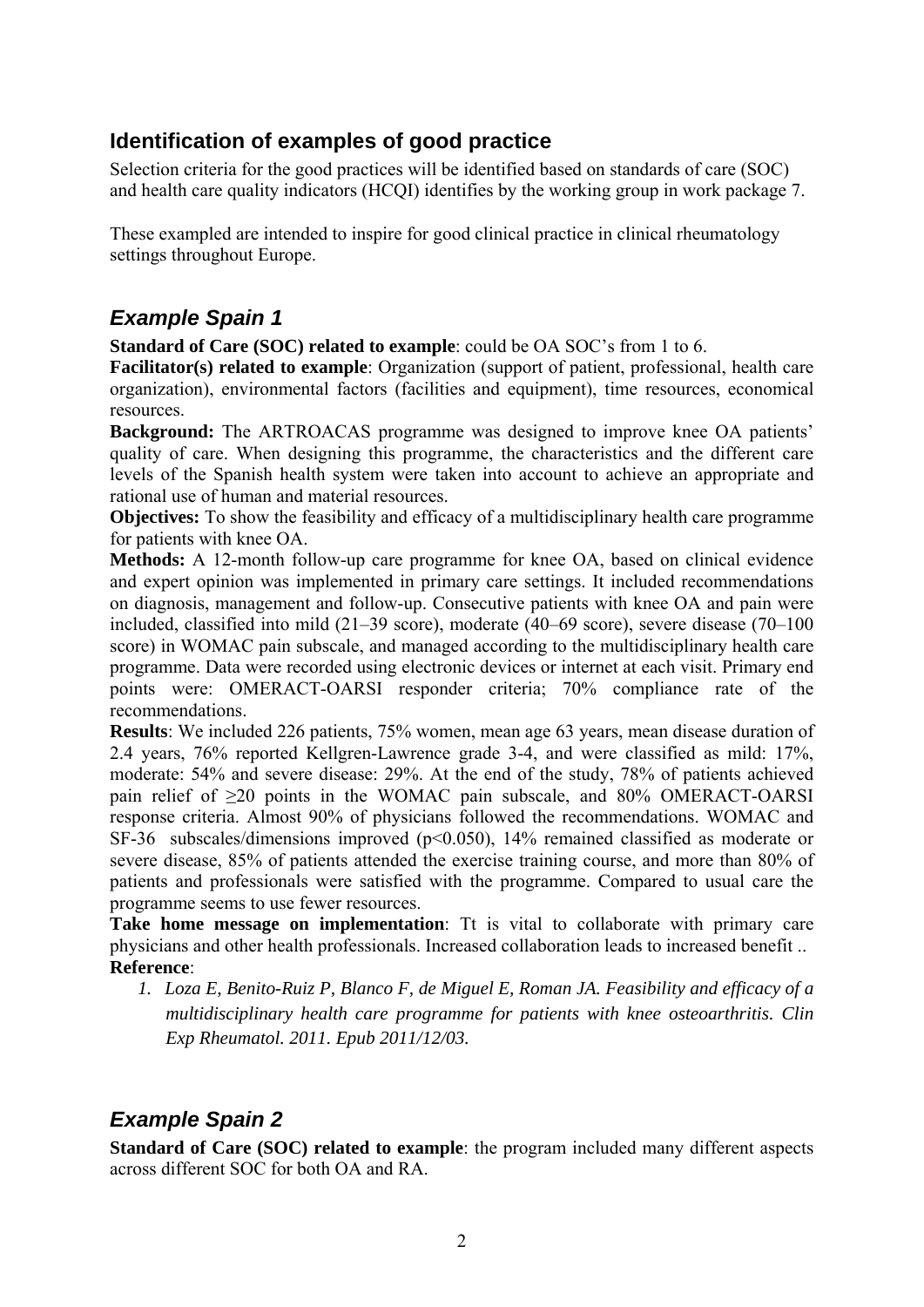**Facilitator(s) related to example**: Organization (support of patient, professional, health care organization), time resources, and economical resources.

**Background:** Musculoskeletal disorders (MSDs) such as OA and RA are a frequent cause of work disability, accounting for important productivity losses in industrialized societies.

**Objectives:** To show the results of the implementation of a population-based clinical program offered to patients with recent-onset work disability caused by MSDs. This program included patients with OA and RA.

**Methods:** This was a randomized, controlled intervention study performed in Madrid, Spain. The inclusion and follow-up periods each lasted 12 months. Patients with MSD-related temporary work disability in 1998 and 1999 were included. The control group received standard primary care management, with referral to specialized care if needed. The intervention group received a specific program, administered by rheumatologists, in which care was delivered during regular visits and included 3 main elements: education, protocolbased clinical management, and administrative duties. Efficacy variables were 1) days of temporary work disability and 2) number of patients with permanent work disability. All analyses were done on an intention-to-treat basis.

**Results**: A total of 1,077 patients were included, 7,805 in the control group and 5,272 in the intervention group, generating 16,297 episodes of MSD-related temporary work disability. These episodes were shorter in the intervention group than in the control group (mean, 26 days compared with 41 days;  $P \le 0.001$ ), and the groups had similar numbers of episodes per patient. Fewer patients received long-term disability compensation in the intervention group  $(n = 38 \text{ [0.7\%])}$  than in the control group  $(n = 99 \text{ [1.3\%])}$  (P < 0.005). Direct and indirect costs were lower in the intervention group than in the control group. To save 1 day of temporary work disability, 6.00 dollars had to be invested in the program. Each dollar invested generated a benefit of 11.00 dollars. The program's net benefit was in excess of 5 million dollars.

#### **Take home message on implementation:**

It is vital to collaborate with primary care physicians and other health professionals. Increased collaboration leads to increase benefit.

#### **References**:

- *1. Abasolo L, Blanco M, Bachiller J, Candelas G, Collado P, Lajas C, et al. A health system program to reduce work disability related to musculoskeletal disorders. Ann Intern Med. 2005;143(6):404-14.*
- *2. Abasolo L, Carmona L, Hernandez-Garcia C, Lajas C, Loza E, Blanco M, et al. Musculoskeletal work disability for clinicians: time course and effectiveness of a specialized intervention program by diagnosis. Arthritis Rheum. 2007;57(2):335-42.*
- *3. Abasolo L, Carmona L, Lajas C, Candelas G, Blanco M, Loza E, et al. Prognostic factors in short-term disability due to musculoskeletal disorders. Arthritis Rheum. 2008;59(4):489-96.*
- *4. Abasolo L, Lajas C, Leon L, Carmona L, Macarron P, Candelas G, et al. Prognostic factors for long-term work disability due to musculoskeletal disorders. Rheumatol Int. 2011.*
- *5. Candelas G, Abasolo L, Leon L, Lajas C, Loza E, Revenga M, et al. Diagnostic concordance between primary care physicians and rheumatologists in patients with work disability related to musculoskeletal disorders. Rheumatol Int. 2011;31(12):1549-54.*
- *6. Leon L, Jover JA, Candelas G, Lajas C, Vadillo C, Blanco M, et al. Effectiveness of an early cognitive-behavioral treatment in patients with work disability due to musculoskeletal disorders. Arthritis Rheum. 2009;61(7):996-1003.*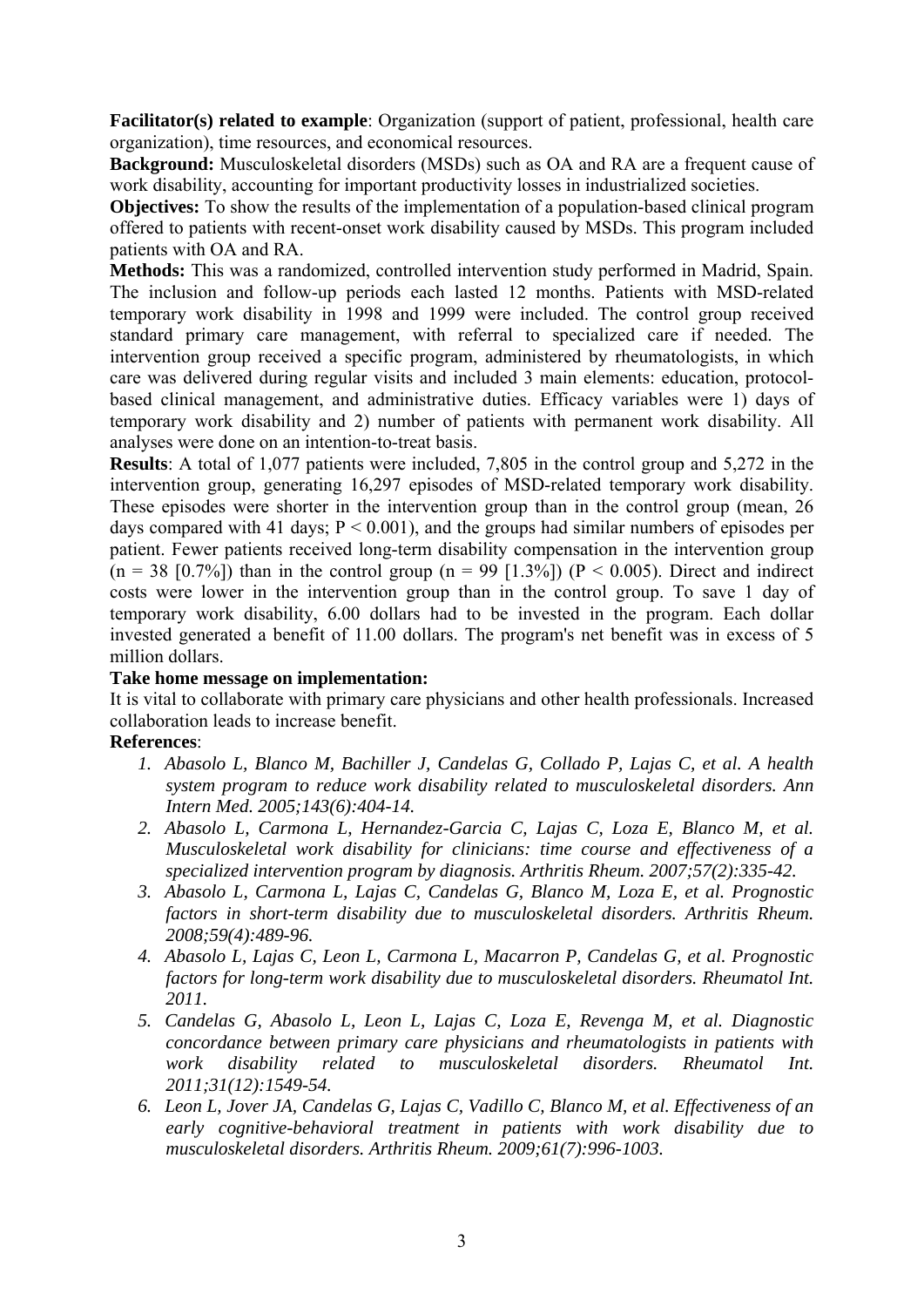# *Examples Germany*

### **Outcome Benchmarking in acute rheumatology care (Outcome Benchmarking in der rheumatologischen Akutversorgung (OBRA)'' – Projekt des Verbandes Rheumatologischer Akutkliniken)**

Patients were asked several weeks after their treatment in hospital with the help of a questionnaire how they were satisfied with their treatment, the clinic, the staff etc. So this approach aims at improving the patient's satisfaction, the quality of the treatment, the communication of the staff members and the lasting effect of the hospital treatment.

The Treat2Target principles and recommendations for RA can be downloaded from www.**[rheuma](http://www.rheuma-liga.de/)**-**liga**.de/, the homepage of our patient organization. We hope that this will contribute to a patient awareness telling them what Standards of Care should be achieved. Our local volunteers should support this e.g. by inviting doctors who inform patients. Certainly, this is the trouble, this is not measurable. The only feedback we get from doctors is that patients who are active members of Deutsche Rheuma-Liga are much better informed.

Educational programmes organized by "Rheumaakademie" [\(http://www.rheumaakademie.de](http://www.rheumaakademie.de/)) that seemingly was very successful and raised the knowledge of doctors' assistants.

## *Examples Austria*

1. In Austria there is often limited access to rheumatologists with long waiting times. At the Medical University of Vienna an immediate access clinic was established. People with symptoms of a rheumatic disease can self initiate a consultation or can be referred from the GP/ MD. A consultation with a rheumatologist is offered to the patients usually within one week. The aim is to offer a quick and direct access to an experienced rheumatologist.

#### **Reference:**

1. *Gartner M, Fabrizii JP, Koban E, Holbik M, Machold LP, Smolen JS et al. Immediate access rheumatology clinic: efficiency and outcomes. Ann Rheum Dis 2012; 71(3):363-8.*

2. According to the [EUMUSC.net](http://www.webmail.tele2.no/Redirect/EUMUSC.net) SOC for OA an innovative interdisciplinary intervention for the treatment of hand OA was developed and implemented by an interdisciplinary team consisting of a nurse, an occupational therapist, a physiotherapist and a rheumatologist (IIHOA). The intervention is delivered in two to three personal consultations with the multidisciplinary team and at least one telephone call with one of the health professionals. The intervention focuses especially on exercise, functioning in daily life, self-efficacy and physical methods. The objective of the present project is to evaluate the functional outcome and satisfaction of patients of an interdisciplinary model of care, based on the [EUMUSC.net](http://www.webmail.tele2.no/Redirect/EUMUSC.net) SOC, for people with hand OA compared to routine clinical care in a randomised controlled trial

In 2011 a rheumatology text book called "Praktische Rheumatologie" for professionals/ practitioners in German language was published. In the appendix Michaela Stoffer, Tanja Stamm & Klaus Machold wrote a part about guidelines for RA showing results from the EUMUSC.NET literature review (Empfehlungen, Konsensuspapiere und Leitlinien für die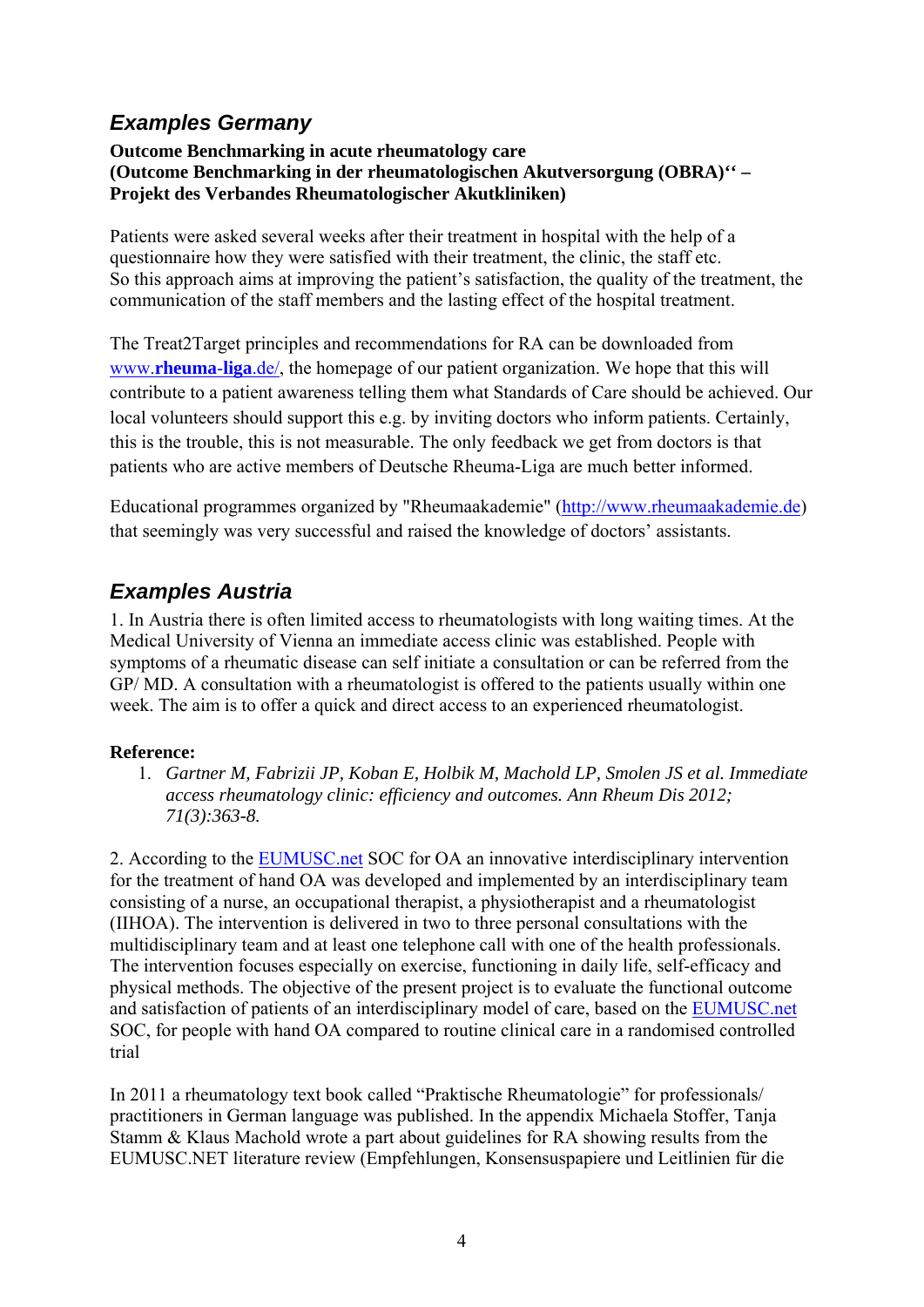rheumatoide Arthritis). The aim is to raise attention to existing guidelines and recommendations.

### **Reference:**

- *1. Praktische Rheumatologie, Dunky Graninger Herold Smolen Wanivenhaus, Springer ISBN 978-3-211-88982-4*
- *2.*

# *Example Norway*

### **A very early arthritis clinic in Norway (NOR-VEAC)**

### **Standards of care related to example**:

SOC1: People with symptoms of RA should have timely access (6 weeks according to EULAR recommendations) to a clinician/ health professional competent in making a (differential) diagnosis.

SOC3: People with RA should receive a treatment plan individually developed between them and their clinician at each visit.

#### **Facilitator related to example:**

Motivation (personal effort, drive, willingness to get engaged) Economical resources Outcome expectancy (belief that recommendation will be used)

**Background:** Inflammatory rheumatic joint diseases include rheumatoid arthritis and axial or peripheral spondyloarthritis, and there is an agreement that these patients should be treated early and actively. A problem has been delay in referral to specialist rheumatology care. **Methods:** With symptom duration of less than 4 months and at least one swollen joint patients are by their general practitioner routinely refered to one of 6 collaboration rheumatology departments in the Southeastern part of Norway, covering a population of 1.7 million inhabitants. Patients are followed by their rheumatologists in a clinical setting with broad spectrum of clinical assessment, radiographs, MRI and cardiovascular outcomes, with controls after 3, 6, 12, and 24 months and then yearly. More than 1000 patients with arthritis of less than 16 weeks have been included since 2004 in a very early arthritis clinic in Norway (NOR-VEAC). Enrolment continues as part of a regional rheumatology network.

General practitioners were informed about the study by letter and the apartments arranged evening courses for general practitioners, focusing on recognition of the swollen joint and the importance of early referral to a rheumatology department. Data collection performed by research nurses in collaboration with all rheumatology doctors in the outpatient department **Results**: The early arthritis clinics provide valuable data regarding the epidemiology and pathophysiology of early arthritis, as well as information about prognostic factors. Cooperation with primary health care is strengthened, and awareness of the importance of early referral is enhanced

The early arthritis clinics provide valuable data regarding the epidemiology and pathophysiology of early arthritis, as well as information about prognostic factors. Cooperation with primary health care has been strengthened, and awareness of the importance of early referral is enhanced .

**Conclusion**: The study increased the collaboration with general practitioners for early treatment of patients with early arthritis symptoms, and relevant patients receive specialist treatment very early. Patients are followed regularly also with respect of development of rheumatoid arthritis or other rheumatic diseases. Further, the study provided research data,